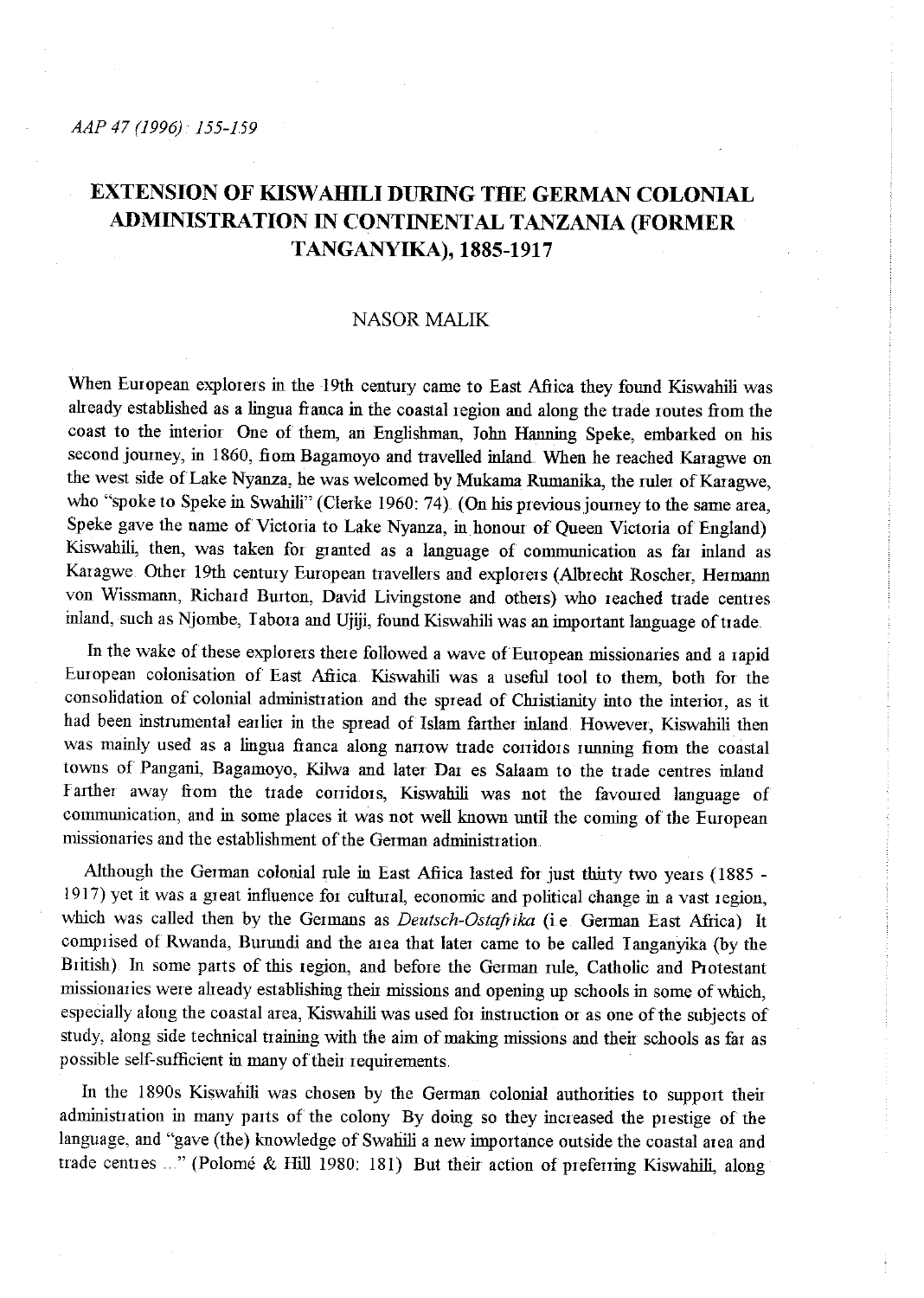#### 156 *NASORMALIK*

side German as the languages of administration, caused some initial opposition from a certain section of the Protestant Christian missionaries, who thought that Kiswahili was strongly associated with the spread of Islam from the coast into the interior. On the other hand, other missionaries, notably the Roman Catholic, were aheady using Kiswahili in their missionary work

However, when the colonial govermnent began to encourage missionary schools by giving them financial assistance, the Protestant missionaries' opposition to the use of Kiswahili diminished. The government's decision of encouraging missionary schools was for the purpose of trying to get literate and skilled personnel for employment in the rapidly growing administration It was attracted by the missionary policy of making their missions and schools self-reliant, a policy that was later to be followed by the colonial authorities in some of their schools and in other endeavours At the beginning, the regime had also to rely on many coastal Swahili speaking people, most of whom had their education at the local Quran schools, and could read and write, using the Arabic script (Kaniki 1980: 201). They also had the advantage of being familiar with the customs of the people and knew the trade routes into the interior

However, the colonial govermnent could not rely entirely on the missionary and the Quran schools, to produce a sufficient number of employable persons for the administration and other government and private commercial ventures. Therefore early in the 1890s "(o)fficial participation in education began when the colonial regime perceived that more of the indigenous people would have to become proficient in arithmetic and Swahili (using the Latin script) if the new needs for clerks and craftsmen in administration, railways and plantations were to be met without recourse to expensive immigrant labour" (Polomé & Hill 1980: 201). Government schools were opened in various parts of the country. At one time it was even made compulsory to attend school in I anga, where the first schools were opened by the regime. Kiswahili in Latin script was mostly used as the medium of instruction in the government primary schools. As more government schools were opened in various parts of the country so was Kiswahili being farther spread over other regions away from the trade routes, trade centres and from its traditional home along the coast. It was cheaper for the colonial regime to use Kiswahili rather than to try to spread the German language in every part of the colony, or to use the language of every community for official purpose. The aim was to centralise the administration for better control Although other languages were not entirely neglected, but Kiswahili had an additional advatage because of the availability of some books, such as a grammar in Latin script by l L Kiapf published in 1850, and his dictionary of the language, which was published in 1882 (Whiteley 1969: 13). There was also Edward Steere's *A Handbook of the Swahili Language, as spoken at Zanzibar* (1870)

Besides literary subjects, vocational education and technical training were encouraged in the govermnent schools in order to obtain a supply of skilled workers, who were in great demand at the beginning of colonial development. The effect of vocational and technical training was to add a new secular dimension to Kiswahili, and was a step towards its secularisation from its Islamic oral and literary tradition; and therefore made it more acceptable to people of other faiths. The old traditional Swahili system of learning arts and crafts by apprenticeship at a local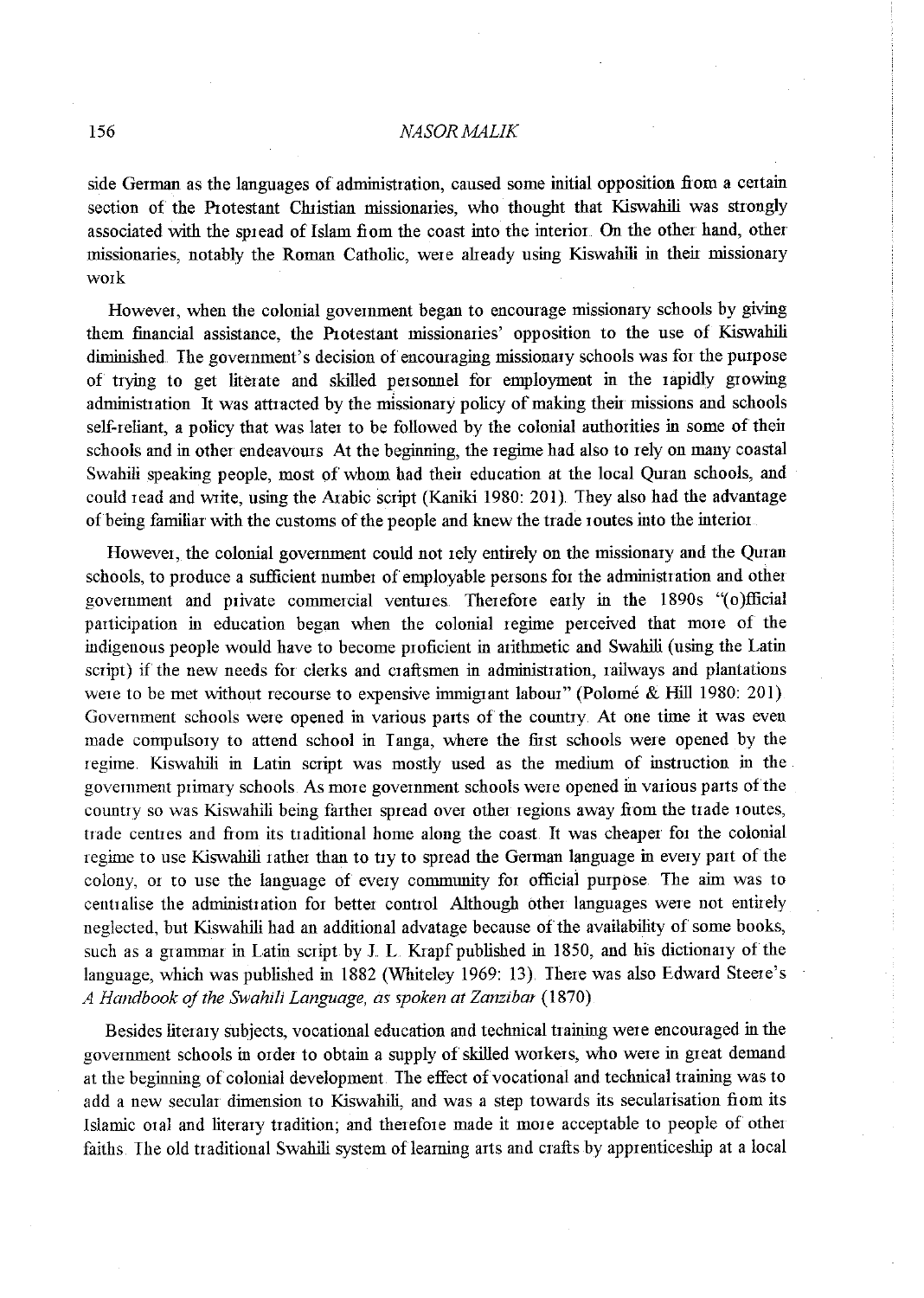mason, carpenter, smith, or tailor was being supplemented and later overtaken by a planed formal schooling

Another factor which also helped to a certain extent the spread of Kiswahili from the coast into other areas, was the policy of appointing literate Swahili-speaking officers, known as *akida* and *jumbe*, to be in charge of administration centres in some districts inland. "The authority they wielded was considerable They were responsible for law and order, they exercised certain magisterial powers and they collected the poll tax" (Ingham 1962: 203) on behalf of the government They were also required to recruit manual workers for government work or private European plantations. Many of the first akidas were fiee to do their duties without much supervision. Some akidas were successful and got on well with the people in their district But others exceeded their duties, and their reported "despotic and cruel behaviour" (Maxon 1986: 166) was the cause of serious hostility against them and the regime which they represented. An ambivalent attitude existed towards the akidas Their position of power locally due to their literacy and knowledge of Kiswahili was, on the one hand, envied and perhaps might have caused a esire for learning Kiswahili in order to attain such a status; but on the other hand, their behaviour was hated for its manifestation of despotism Nevertheless, however conttoversial their position might have been, the akidas' presence inland revealed to other people some of the advantages of possessing the knowledge of Kiswahili in the new regime

The metropolitan government in Germany wanted the colony to be self-supporting and **p1oduce Ievenue. But this policy could not be implemented at the beginning of colonisation as**  the colonial regime encountered armed resistance at various times and in various parts of the region and reaching a peak in the Maji Maji war of July 1905 against the regime. However, John lliffe points out in his study that the Maji Maji war, was followed by what is called by some historians as the period or age of improvement. That is that the Africans abandoned armed resistance, after their defeat in the Maji Maji war in 1907, and gradually came to accept the colonial rule on a simple expedience in that if you cannot beat them join them And "... the characteristic man of the age of improvement was the literate priest, akida or clek, trader or teacher, the new intermediary between European and African" (lliffe 1969: 166). Most of the new intermediaries were Swahili speaking They were used extensively in the administration, and thereby were able to spread their influence and their language

Besides the acquisition of the German language, Kiswahili was also seen as a language for self-improvement Those who sought self-improvement in the colonial system by acquiescing in the continuation of the new regime reaped handsome rewards in employment, promotion to higher posts, better salaries and so on. They saw no contradiction in improving their condition at the expense of being ruled by a foreign power, because they believed "that the man who won advancement for himself thereby won a victory for his people" (lliffe 1969: 166). But those who still believed in resisting the colonial rule thought otherwise. To them acquiescing in the entrenchment of the regime was tantamount to collaboration with the enemy It was regarded that one way of self-improvement was through education Therefore demand for school places increased. In some districts local people were willing to build their own schools if they could get teachers fiom the government More students were also received by the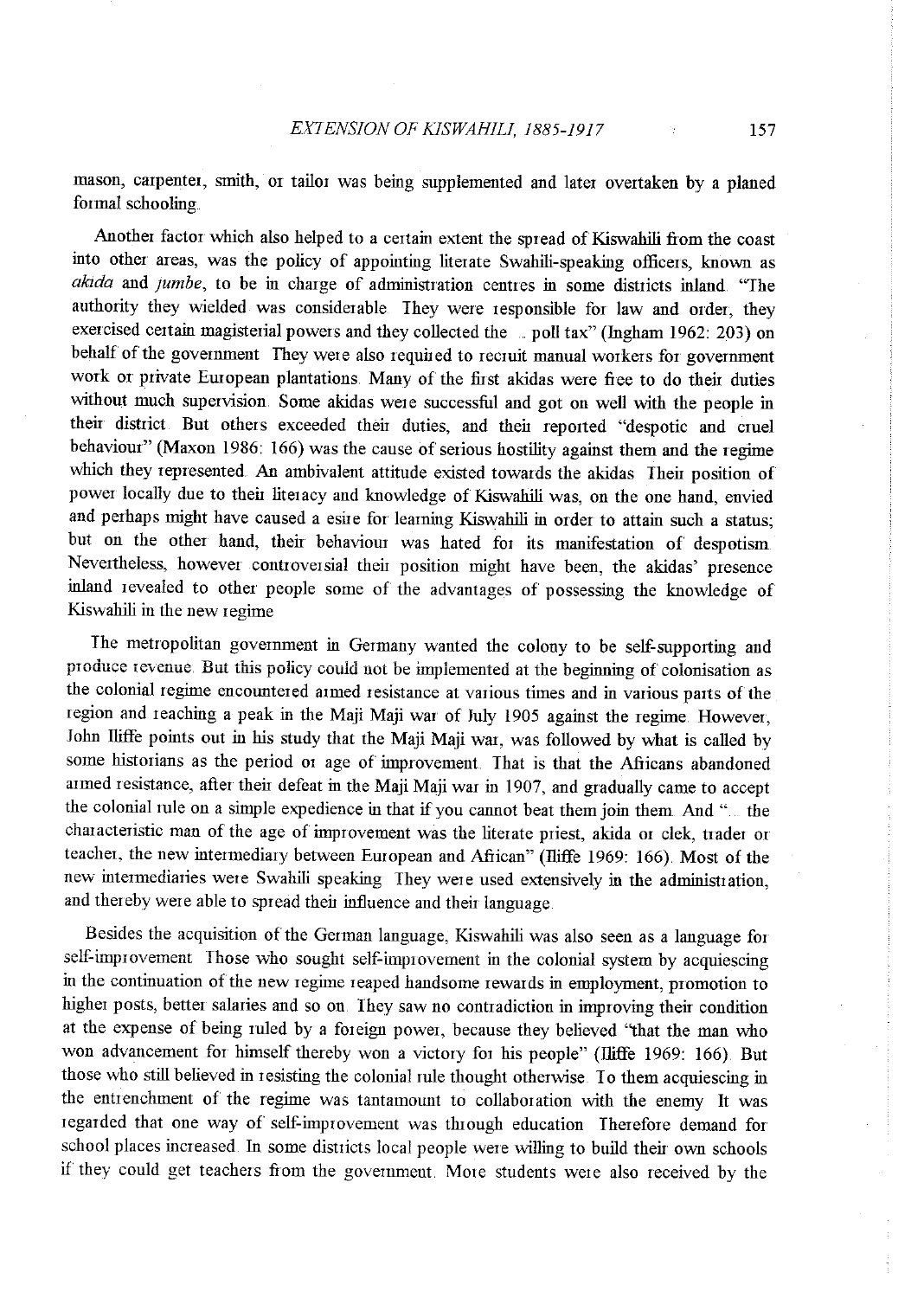### 158 *NASORMALIK*

missionary schools Some of their students were sent to Zanzibar for further training as teachers or clerics at St. Andrew's College of the Universities Mission to Central Africa (U.M.C.A), where students of different ethnic background from the mainland spoke to each other in Kiswahili, as reported in a letter written by one of the students in January 1894 (Whiteley 1969: 57)

Nevertheless, the latent fear of renewed armed resistmce caused a chmge of policy by the colonial administration as instructed by the government in Berlin Comparatively more liberal policies were introduced in the colony after the Maji Maji war. Economic development was intensified. Cultivation of cash crops, coffee, cotton, sisal, rubber etc, was encouraged in order to occupy the indigenous people in economic activities and to produce supplies for the metropolitan factories in Germany, rather than to let them revert the activities of resistance More schools were built by the government and the missionaries to cater for an increase in demand for acquiring formal education. Kiswahili was more widely taught in many districts German colonial officers were also obliged to learn Kiswahili in Germany before they were sent to their posts in the colony

Local administration was reorganised and government trained Africans were appointed and supervised. For better control of the colony and prevention of any renewed armed resistance, more administration centres and fortified *boma* were established inlmd at strategic places Government-trained akidas and jumbes were employed at these centres, some of which grew into new trading settlements and towns, which attracted more Swahili-speaking traders and workers from the coast, thereby increasing interaction between the communities Inland centres like Lushoto and Tukuyu were developed into towns with the names of *Neu-Langenburg* for the former and *Wilhelmstadt* for the latter (Clerke 1960: 101)

The construction of railways from Tanga and Dar es Salaam into the interior towns, and the introduction of steamboats on the inland lakes, made travel easier and quicker, compared to the old trade caravans. Much more people, md their goods, could travel from the coastal region to the inland towns and vice versa. Some of the inland towns were connected with other settlements or plantations by road A network of communications was established. Interaction between people of various communities in a vast area increased, causing a need for a common language of communication. Kiswahili fulfilled the need Many Swahili-speaking traders from the coast opened shops in many of these inland towns; and people from the towns went to look for better employment, or a better profit for their goods in larger coastal towns Kiswahili was spreading as commercial activities increased. By the outbreak of the war in 1914 Kiswahili was well established in many parts of the colony.

Even during the war years (1914 to 1917), both sides, the Germans and the British, were obliged to use many Swahili-speaking soldiers, policemen, porters and stretcher bearers. The war did not cause too much destruction. When the British took over the colony in 1917 they replaced the German language by English as the new official language. Kiswahili continued to be used, though in somewhat reduced status, in the new peace time administration of Tanganyika. The English language became the new route to advancement for those who sought self-improvement in the colonial situation. Wilfred Whiteley contrasts the status of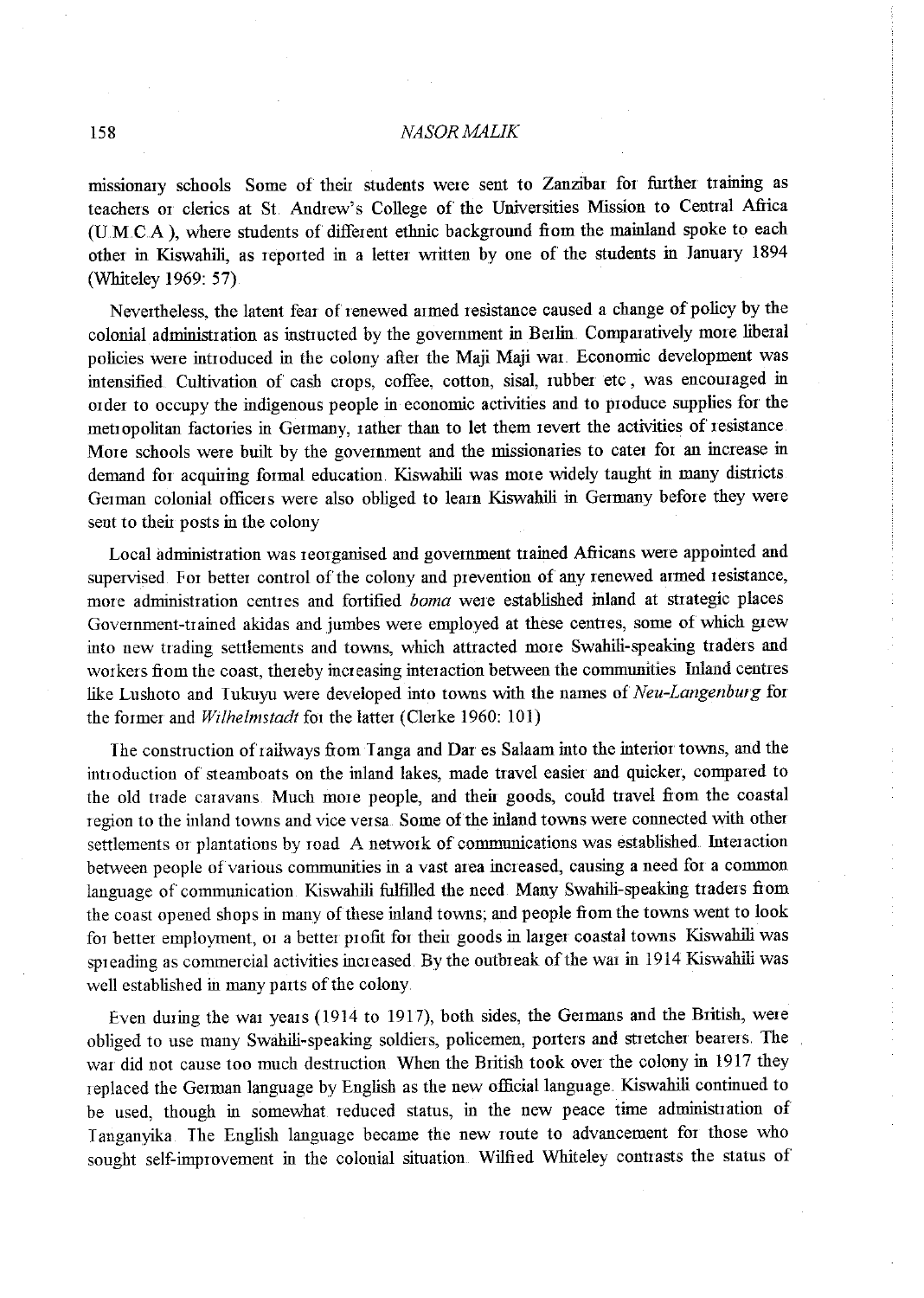Kiswahili during the former German rule and the British rule which followed it. He says that "(w)hereas in German times the acquisition of Swahili represented a first stage towards participation in Government through membership of the junior Civil Service, no further stage in this participation could be achieved through the language. The next stage involved the acquisition of English, and for this reason Swahili was seen increasingly by Tanganyikans as a 'second-class' language" (Whiteley 1969: 61) during the British regime. But the resilience of Kiswahili is remarkable. It did not take too long to recover fiom its reduced status. It eventually assumed an important stature as the language that helped to cement the unity of <sup>I</sup>anganyikans for their stmggle for independence, and the creation of a new nation of 1 anzania with Kiswahili as their national language.

#### References

Clerke, P H C 1960 *A short history of Tanganyika.* London: Longmans.

- Iliffe, John .. 1969. *Tanganyika under Ge1man rule, 1905-1912.* Cambridge: Cambridge University Press; Nairobi: East Afiican Publishing House.
- Ingham, Kenneth 1962. *A history of East Africa*. London: Longmans.
- Kaniki, M. H Y. 1980 *Tanzania under colonial rule* London: Longmans.
- **Maxon, Robert M. 1986. East Africa An introductory history. Morgantown: West Virginia** University Press
- Polomé, Edgar C. & C. P. Hill (eds). 1980. *Language in Tanzania*. Oxford: Oxford University Press.

Whiteley, Wilfied 1969 *Swahih The Rise of a National Language ..* London: Methuen